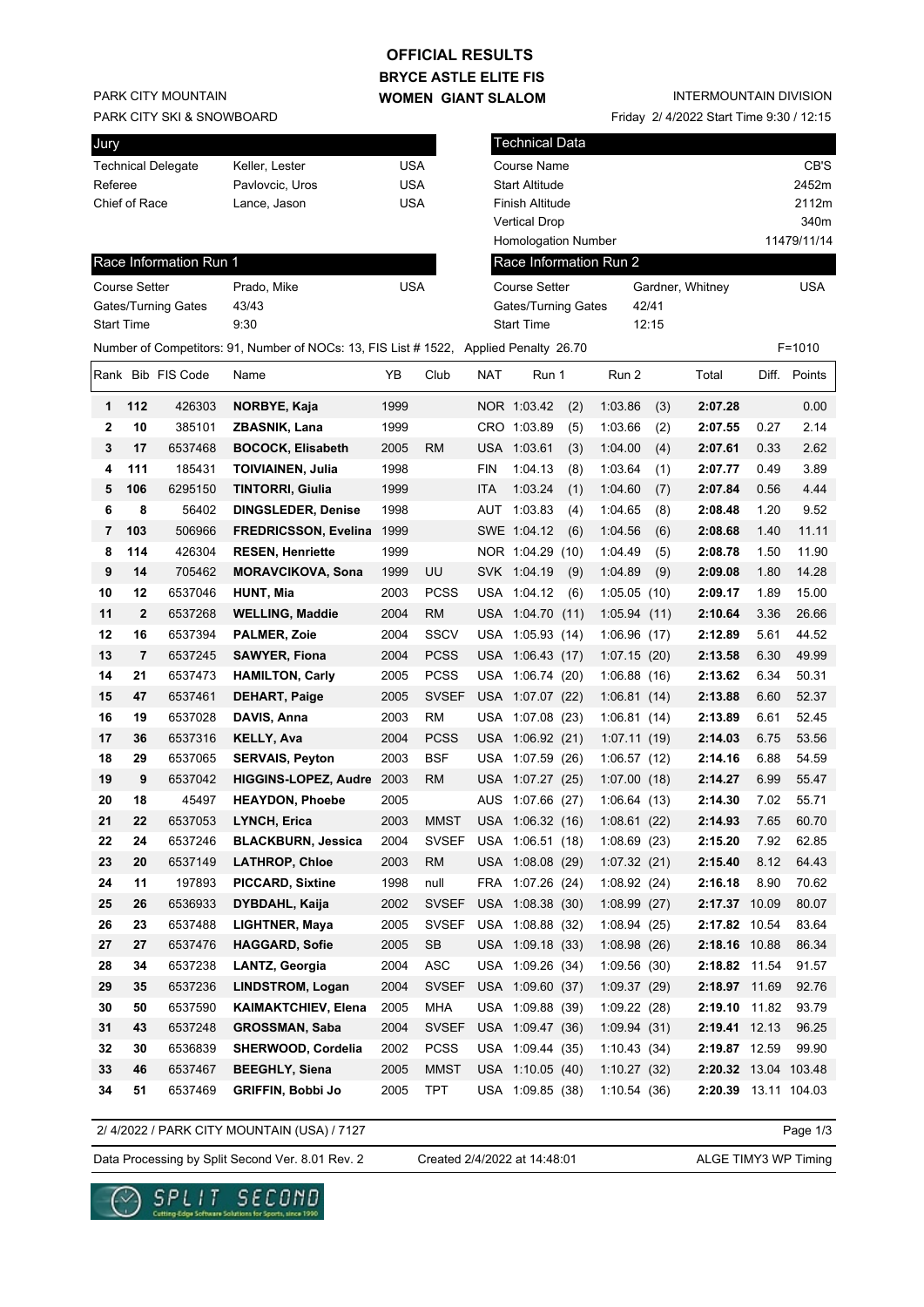# **BRYCE ASTLE ELITE FIS WOMEN GIANT SLALOM OFFICIAL RESULTS**

PARK CITY SKI & SNOWBOARD PARK CITY MOUNTAIN

## INTERMOUNTAIN DIVISION

Friday 2/ 4/2022 Start Time 9:30 / 12:15

|    |     | Rank Bib FIS Code | Name                       | YB   | Club         | NAT | Run 1            | Run 2        | Total                       | Diff. Points |
|----|-----|-------------------|----------------------------|------|--------------|-----|------------------|--------------|-----------------------------|--------------|
| 35 | 44  | 6537456           | <b>MCAULEY, Aspen</b>      | 2005 | SBSTA        |     | USA 1:10.22 (42) | 1:10.40(33)  | 2:20.62 13.34 105.86        |              |
| 36 | 45  | 6537464           | <b>HONEY, Lili</b>         | 2005 | <b>RM</b>    |     | USA 1:10.35 (43) | 1:10.43(34)  | 2:20.78 13.50 107.13        |              |
| 37 | 55  | 6537258           | <b>KRAABEL, Sydney</b>     | 2004 | <b>CMAC</b>  |     | USA 1:10.65 (45) | 1:11.36(37)  | 2:22.01 14.73 116.89        |              |
| 38 | 38  | 6537058           | PENDERGAST, Marta          | 2003 | <b>BSF</b>   |     | USA 1:10.20 (41) | 1:12.16(44)  | 2:22.36 15.08 119.66        |              |
| 39 | 57  | 6537263           | <b>COOKE, Carina</b>       | 2004 | <b>PCSS</b>  |     | USA 1:10.47 (44) | 1:11.94(40)  | 2:22.41 15.13 120.06        |              |
| 40 | 37  | 6536795           | <b>BOUCHARD, Alice</b>     | 2002 | <b>MBSEF</b> | USA | 1:11.13(46)      | 1:11.63(39)  | 2:22.76 15.48 122.84        |              |
| 41 | 39  | 6537253           | <b>WOGOMAN, Evalyn</b>     | 2004 | <b>JHSC</b>  |     | USA 1:11.50 (49) | 1:12.08(41)  | 2:23.58 16.30 129.34        |              |
| 42 | 65  | 6537452           | <b>TRAVIS, Morrison</b>    | 2005 | <b>PCSS</b>  |     | USA 1:11.48 (48) | 1:12.35(47)  | 2:23.83 16.55 131.33        |              |
| 43 | 58  | 6537553           | <b>DIAMOND, Whitney</b>    | 2005 | SB           |     | USA 1:11.77 (50) | 1:12.11(42)  | 2:23.88 16.60 131.73        |              |
| 44 | 67  | 6537547           | <b>GRIES, Alyssa</b>       | 2005 | ASC          |     | USA 1:12.44 (55) | 1:11.62(38)  | <b>2:24.06</b> 16.78 133.15 |              |
| 45 | 41  | 6537595           | <b>VENVERLOH, Grace</b>    | 2005 | RM           |     | USA 1:12.20 (53) | 1:12.15(43)  | 2:24.35 17.07 135.45        |              |
| 46 | 64  | 6537492           | <b>KRAGT, Abigail</b>      | 2005 | ASC          |     | USA 1:12.40 (54) | 1:12.31(46)  | 2:24.71 17.43 138.31        |              |
| 47 | 28  | 6537626           | <b>MACMILLAN, Avery</b>    | 2005 | JHSC         |     | USA 1:11.13 (46) | 1:13.74(54)  | 2:24.87 17.59 139.58        |              |
| 48 | 40  | 6537294           | <b>BENJAMINSON, Kacey</b>  | 2004 | TPT          |     | USA 1:11.88 (51) | 1:13.49(53)  | 2:25.37 18.09 143.55        |              |
| 49 | 42  | 6537470           | <b>CRUS, Cameron</b>       | 2005 | <b>SVSEF</b> |     | USA 1:13.53 (60) | 1:12.27(45)  | 2:25.80                     | 18.52 146.96 |
| 50 | 68  | 6537491           | <b>WALDEN, Lillie</b>      | 2005 | <b>PCSS</b>  |     | USA 1:12.03 (52) | 1:13.81(55)  | 2:25.84 18.56 147.28        |              |
| 51 | 61  | 6537457           | <b>STENDELL, Lauren</b>    | 2005 | <b>SVSEF</b> |     | USA 1:13.06 (58) | 1:12.94(49)  | 2:26.00 18.72 148.55        |              |
|    | 53  | 225821            | <b>HANSFORD, Amber</b>     | 2004 |              |     | GBR 1:13.01 (57) | 1:12.99(50)  | 2:26.00 18.72 148.55        |              |
| 53 | 63  | 6537121           | SPILLMAN, Emma             | 2003 | <b>TPT</b>   |     | USA 1:13.79 (62) | 1:13.45(52)  | 2:27.24 19.96 158.39        |              |
| 54 | 60  | 6537210           | <b>THOMAS, Ella</b>        | 2003 | SB           |     | USA 1:12.53 (56) | 1:14.81(59)  | 2:27.34 20.06 159.18        |              |
| 55 | 123 | 6536726           | <b>ALDRED, Abigail</b>     | 2001 | <b>SB</b>    |     | USA 1:14.85 (67) | 1:12.70(48)  | 2:27.55 20.27 160.85        |              |
| 56 | 52  | 6537489           | <b>WALTHER-PORINO, Req</b> | 2005 | <b>SVSEF</b> |     | USA 1:14.56 (65) | 1:13.04(51)  | 2:27.60 20.32 161.24        |              |
| 57 | 56  | 6537247           | <b>BUTZLAFF, Campbell</b>  | 2004 | MHA          |     | USA 1:13.47 (59) | 1:14.25(56)  | 2:27.72 20.44 162.20        |              |
| 58 | 62  | 6537562           | <b>MCLOUGHLIN, Zuri</b>    | 2005 | SВ           |     | USA 1:13.74 (61) | 1:14.90(60)  | 2:28.64 21.36 169.50        |              |
| 59 | 49  | 6537302           | <b>GLICK, Taylor</b>       | 2004 | <b>JHSC</b>  |     | USA 1:14.29 (64) | 1:14.66(58)  | 2:28.95 21.67 171.96        |              |
| 60 | 75  | 6537385           | <b>HASSELBACH, Shea</b>    | 2004 | <b>MBSEF</b> |     | USA 1:16.21 (70) | 1:14.38(57)  | 2:30.59 23.31 184.97        |              |
| 61 | 76  | 6537483           | <b>HUGHES, Meghan</b>      | 2005 | TPT          |     | USA 1:16.11 (69) | 1:16.74(62)  | 2:32.85 25.57 202.90        |              |
| 62 | 69  | 6537425           | <b>TEBB, Evelyn</b>        | 2004 | TPT          |     | USA 1:17.10 (71) | 1:15.97(61)  | 2:33.07 25.79 204.65        |              |
| 63 | 70  | 6537278           | TAL, Noga                  | 2004 | <b>MRT</b>   |     | USA 1:17.45 (74) | 1:17.35(64)  | 2:34.80 27.52 218.38        |              |
| 64 | 78  | 6537349           | <b>HARGIS, Shyan</b>       | 2004 | ASC          |     | USA 1:17.72 (75) | 1:17.13(63)  | 2:34.85 27.57 218.78        |              |
| 65 | 71  | 6537273           | <b>HARMAN, Reese</b>       | 2004 | SB           | USA | 1:17.11 (73)     | 1:18.03(65)  | 2:35.14 27.86 221.08        |              |
| 66 | 79  | 6537563           | TAYLOR, Savannah           | 2005 | <b>SSRT</b>  |     | USA 1:18.46 (76) | 1:19.39 (66) | <b>2:37.85</b> 30.57 242.58 |              |
| 67 | 80  | 6537645           | <b>MCDANIEL, Marian</b>    | 2005 | <b>ASC</b>   |     | USA 1:19.60 (78) | 1:19.54(68)  | 2:39.14 31.86 252.82        |              |
| 68 | 84  | 6537344           | <b>TETI, Mary</b>          | 2004 | <b>SBSTA</b> |     | USA 1:19.96 (79) | 1:19.51(67)  | 2:39.47 32.19 255.44        |              |
| 69 | 83  | 6537505           | <b>THOM, Erin</b>          | 2005 | <b>SB</b>    |     | USA 1:19.57 (77) | 1:19.98(70)  | 2:39.55 32.27 256.07        |              |
| 70 | 85  | 6537618           | FLIGOR, Laura              | 2005 | <b>SBSTA</b> |     | USA 1:21.21 (81) | 1:19.70 (69) | 2:40.91 33.63 266.86        |              |
| 71 | 73  | 6537361           | <b>GREGORY, Sadie</b>      | 2004 | SB           |     | USA 1:20.75 (80) | 1:21.78(71)  | 2:42.53 35.25 279.72        |              |
| 72 | 81  | 6537531           | LAAKSO, Paige              | 2005 | <b>PCSS</b>  |     | USA 1:21.92 (82) | 1:25.20 (72) | 2:47.12 39.84 316.14        |              |

#### **NOT PERMITTED TO START 1st RUN**

**DID NOT START 1st RUN: 1 competitor**

 **25** 275044 **MURPHY, Elle** 2001 null IRL

**DID NOT FINISH 1st RUN: 8 competitors**

### 2/ 4/2022 / PARK CITY MOUNTAIN (USA) / 7127

Data Processing by Split Second Ver. 8.01 Rev. 2 Created 2/4/2022 at 14:48:01 ALGE TIMY3 WP Timing

Created 2/4/2022 at 14:48:01

Page 2/3